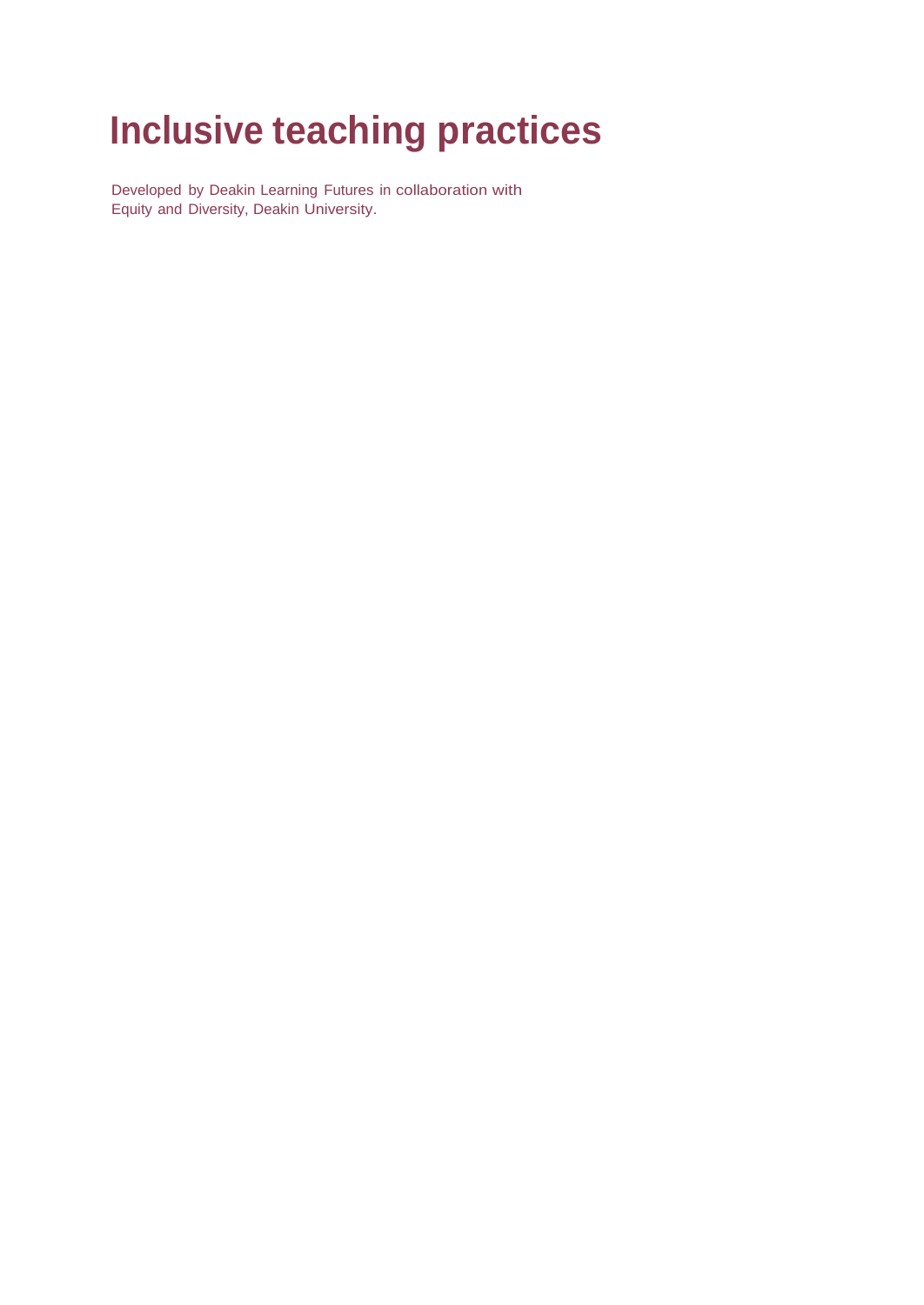# **ABSTRACT**

At Deakin University, the engagement of all students is viewed as fundamental. Inclusive teaching and learning refers to the ways in which the Deakin University community creates a meaningful and embracing environment for all its students – located or on Cloud Deakin. Inclusive teaching and learning is characterised by a positive stance towards diversity and difference as it recognises strengths and the potential for creating a significant higher education experience. It recognises multiple ways of engaging with students and the role of the University in doing so. This guide provides an overview of inclusive teaching practices to assist academics with furthering their understandings of this topic. Also, to support the development of practices that support inclusivity as a notion.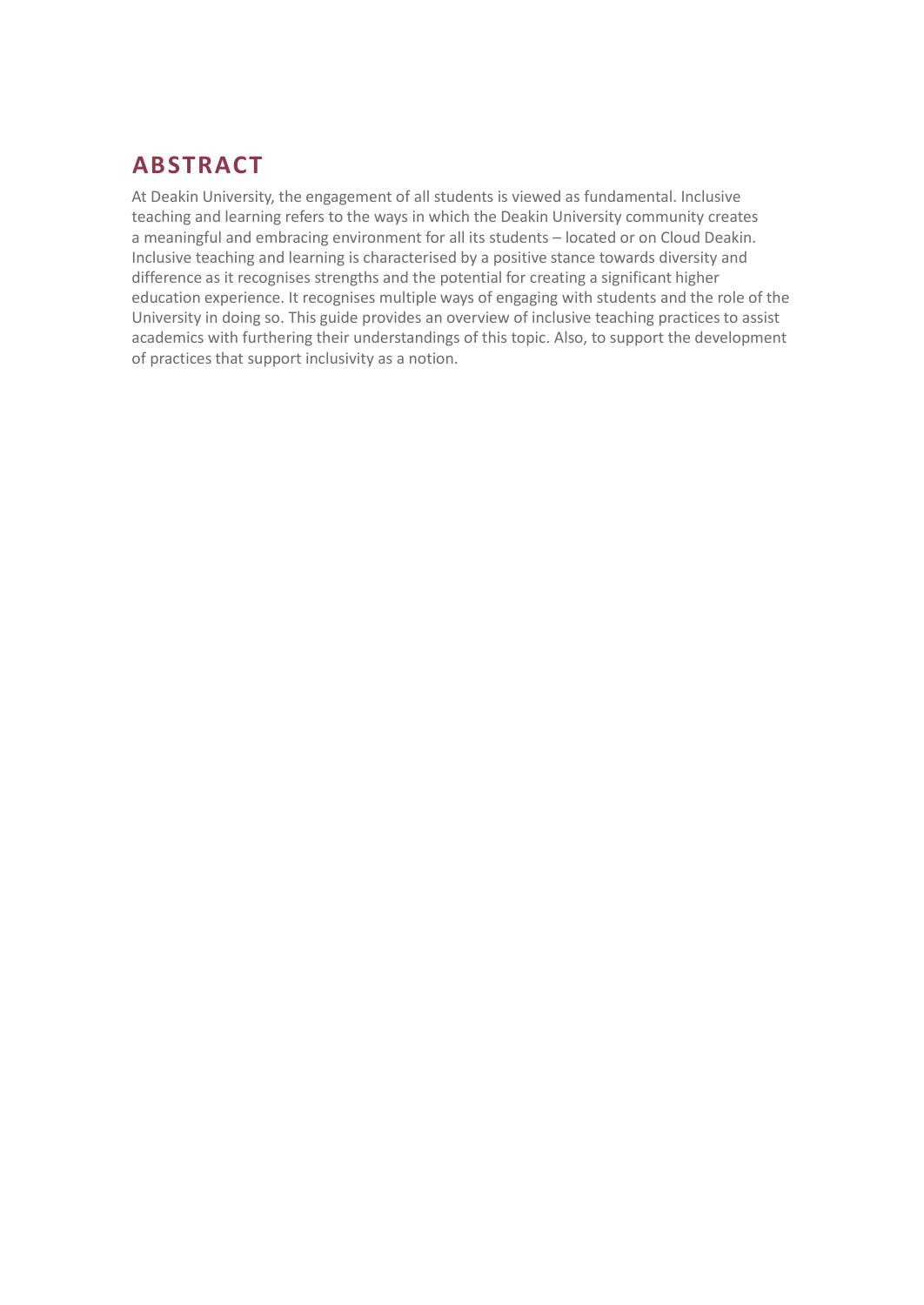# **TABLE OF CONTENTS**

| <b>WHAT IS INCLUSIVE TEACHING?</b>                             | 1  |
|----------------------------------------------------------------|----|
| <b>UNIVERSAL DESIGN FOR LEARNING</b>                           | 1  |
| <b>GENERAL GOOD INCLUSIVE TEACHING STRATEGIES</b>              | 2  |
| <b>STUDENT DIVERSITY</b>                                       | 4  |
| <b>INCLUSIVE TEACHING STRATEGIES FOR ACADEMIC PREPAREDNESS</b> | 6  |
| <b>ACCESSIBLE FROM THE START - INCLUSIVE BY DESIGN</b>         | 7  |
| 1. Think about the learning outcomes of your course.           | 7  |
| 2. Think about your students                                   | 7  |
| 3. Designing course content                                    | 7  |
| 4. Check                                                       | 8  |
| <b>RELIGIOUS AND SPIRITUAL CONSIDERATIONS</b>                  | 9  |
| <b>CONCLUSION</b>                                              | 10 |
| <b>RESOURCES AND READINGS</b>                                  | 11 |
| Readings on International students                             | 11 |
| Inclusive teaching                                             | 11 |
| Multi-faith resources                                          | 12 |
| Chaplaincy                                                     | 12 |
| Brief explanations of range of web-based tools                 | 12 |
| Examples of Cloud Concepts at Deakin University                | 12 |
| <b>Using eLive</b>                                             | 12 |
| eSims                                                          | 13 |
| <b>OTHER REFERENCES</b>                                        | 13 |
|                                                                |    |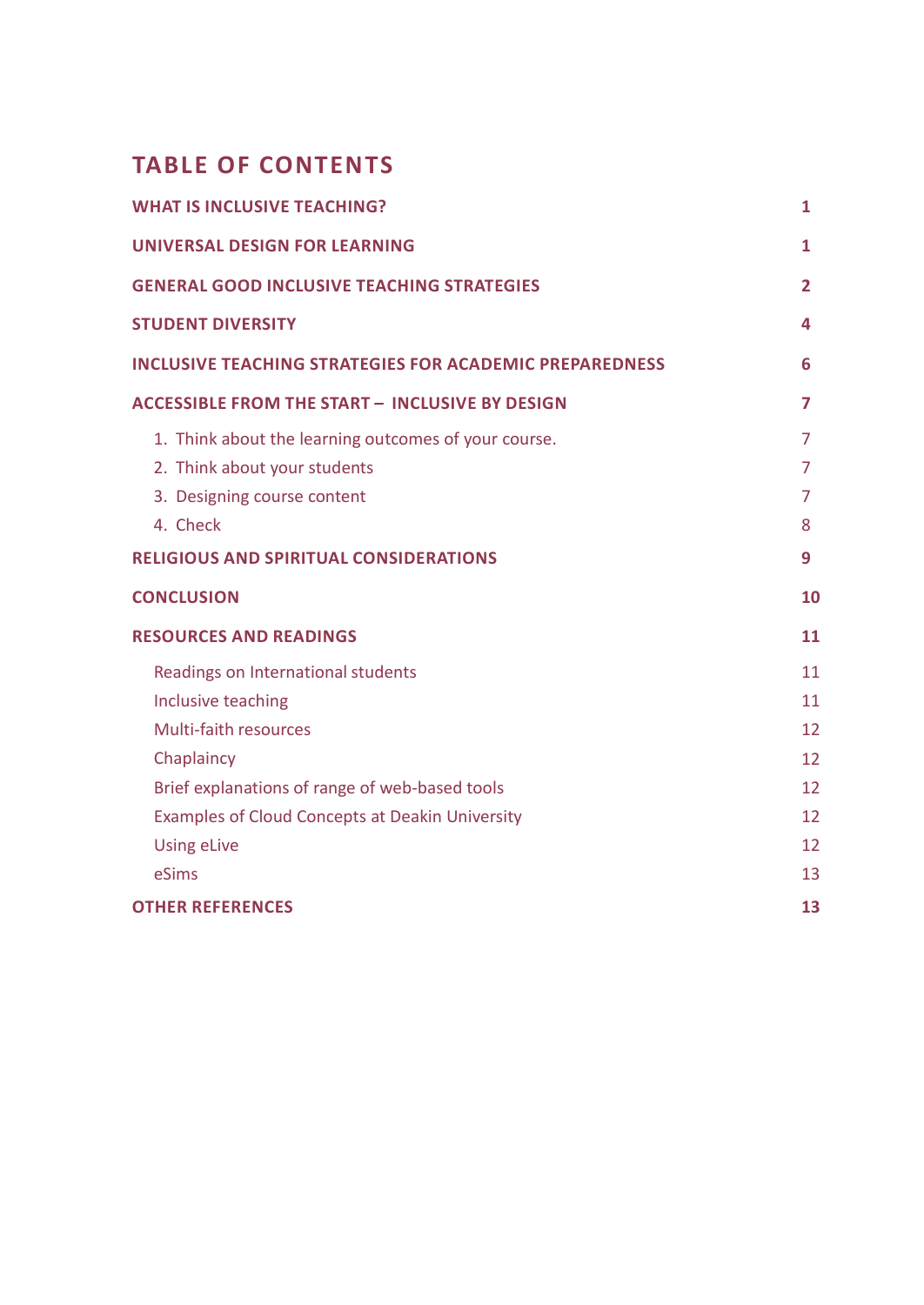# **WHAT IS INCLUSIVE TEACHING?**

Inclusive learning and teaching in higher education refers to the waysin which pedagogy, curricula and assessment are designed and delivered to engage studentsin learning that is meaningful, relevant and accessible to all. It embraces a view of the individual and individual difference as the source of diversity that can enrich the lives and learning of others (Hockings 2010).

The principles of inclusive teaching and learning are also informed by good teaching practice and environments that humanise the learning experience. The three common principles of inclusive teaching speak to the heart of good teaching matters:

- There is a diversity of learners and ways of learning, which need to be taken into account when designing learning activities
- Learners learn best when learning activities require them to be actively engaged •
- Assessment should have a pedagogical intent, making a contribution to students' learning (Gale 2010). •

Inclusive teaching practices:

- recognise that students are individuals with different strengths and needs
- apply multiple strategies to cater for differences in learning styles (Universal Design for Learning). **[http://www.cast.org/](http://www.cast.org/udl)udl/**

There is no one size fits all approach. There are a number of strategies that are included in this guide to assist academics with providing an inclusive environment for all students from whatever background to achieve their full potential including:

- understanding individual needs
- exploring diversity issues

Inclusive teaching strategies for academics to support students from other diverse groups can be accessed from the Creating Accessible Teaching and Support website at: **[http://www.adcet.](http://www.adcet.edu.au/Cats/Teaching_and_Assessment.chpx) edu.au/Cats/Teaching and Assessment.chpx**. Other resources are also listed at the end of this document.

It is difficult for a guide to include an in depth review of all the issues, however, this guide should assist academics in reflecting on their practice and continuing to explore issues around inclusivity.

# **UNIVERSAL DESIGN FOR LEARNING**

As a facilitator of learning, it is your responsibility to not only be aware of differences amongst students, but also to incorporate activities that allow all students to share their views and experiences with dignity and respect in a safe and nurturing environment. Such an environment will enhance the students' learning experiences, instil confidence and pride and will allow diversity to be shared and celebrated. One of the ways for accomplishing this is to use Universal Design for Learning (UDL) principles in the design and delivery of curriculum:

- using multiple means of representation
- using multiple means of expression and action
- using multiple means of engagement.

Students will have different learning needs – some will be young school-leavers, others will be more mature learners and they may have different learning styles, educational backgrounds and language abilities. Keep in mind that most people have one or more preferred styles of learning: visual...reading, writing, kinaesthetic.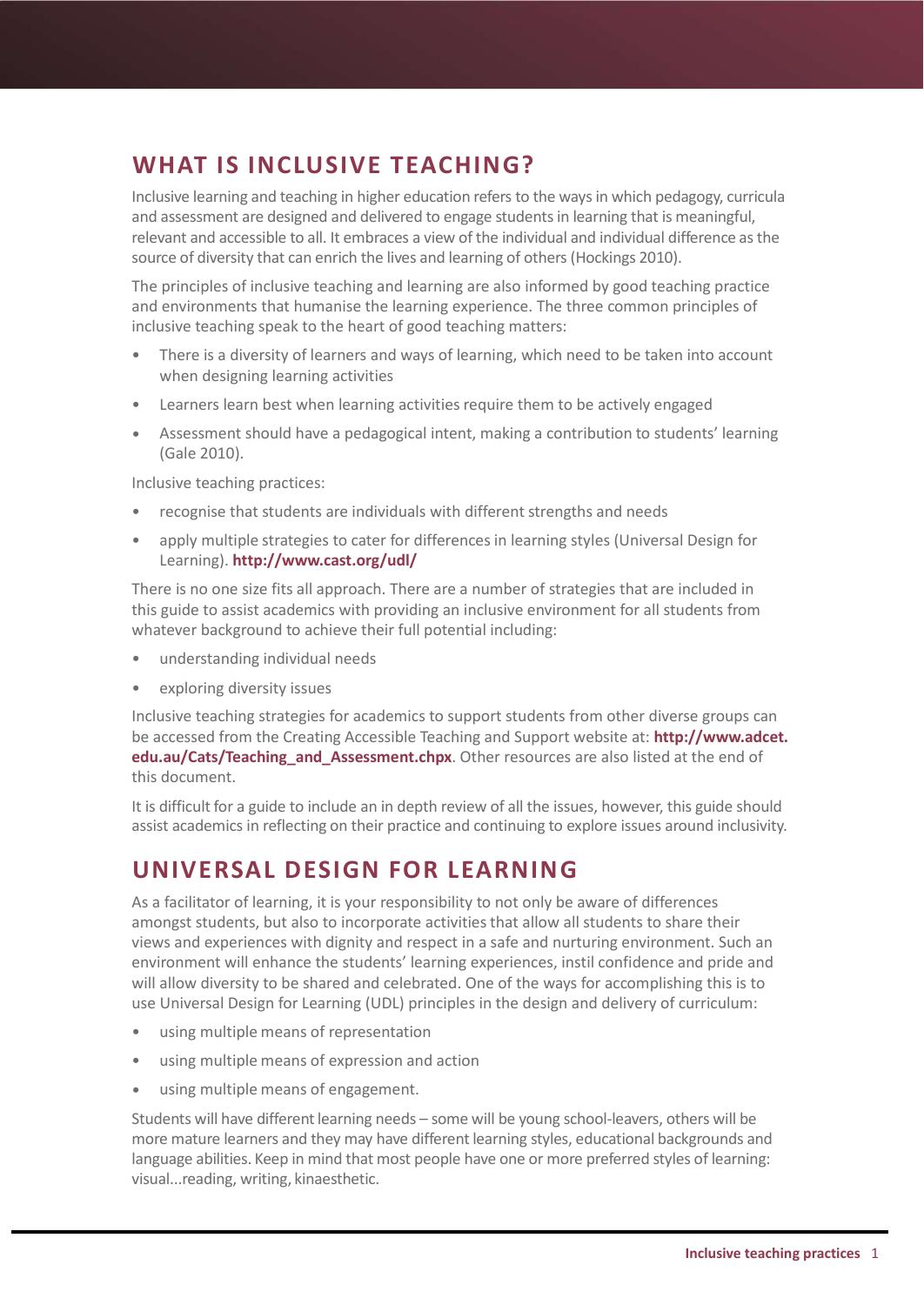By incorporating a range of learning activities that use a variety of media, you will be catering for different learning styles. Choice increases motivation to learn, and freedom to negotiate and select methods of delivery adding to quality learning. Whatever activity or technique you choose, you need clear goals that lead to meaningful learning.

Teaching need not always follow the same routine. By delivering our classes using different activities and media we are catering for different learning styles and helping to keep things interesting for students. For more ideas on Universal Design for Learning teaching methods and use of technologies, go to **[http://www.cast.org/](http://www.cast.org/udl)udl/.**

### **GENERAL GOOD INCLUSIVE TEACHING STRATEGIES**

Being inclusive within the higher education context requires understanding, preparedness and resources. This enables teachers to deal with an increasingly diverse set of student backgrounds, ability and attainment and larger classes whilst endeavouring to provide an excellent learning experience.

Inclusive teaching strategies are reflective of best teaching practice. They demonstrate a willingness to be flexible and responsive to student needs, for instance, field trips need to be planned carefully so that all student requirements are met – mobility, prayers time (especially Friday and during festivals etc.). Other strategies and some CloudDeakin tools and resources are outlined below.

Inclusive teaching does not mean that the academic needs to be an expert on every religion, illness, cultural group etc., but it should include a willingness to ask students, engage in discussion and make appropriate changes, and be prepared to understand and seek out information/resources. Figure 1 illustrates elements to be taken into account when creating an inclusive learning and teaching environment whilst Table 1 outlines some general strategies.



#### Figure 1: Creating an inclusive teaching and learning environment

(De Fazio 2013)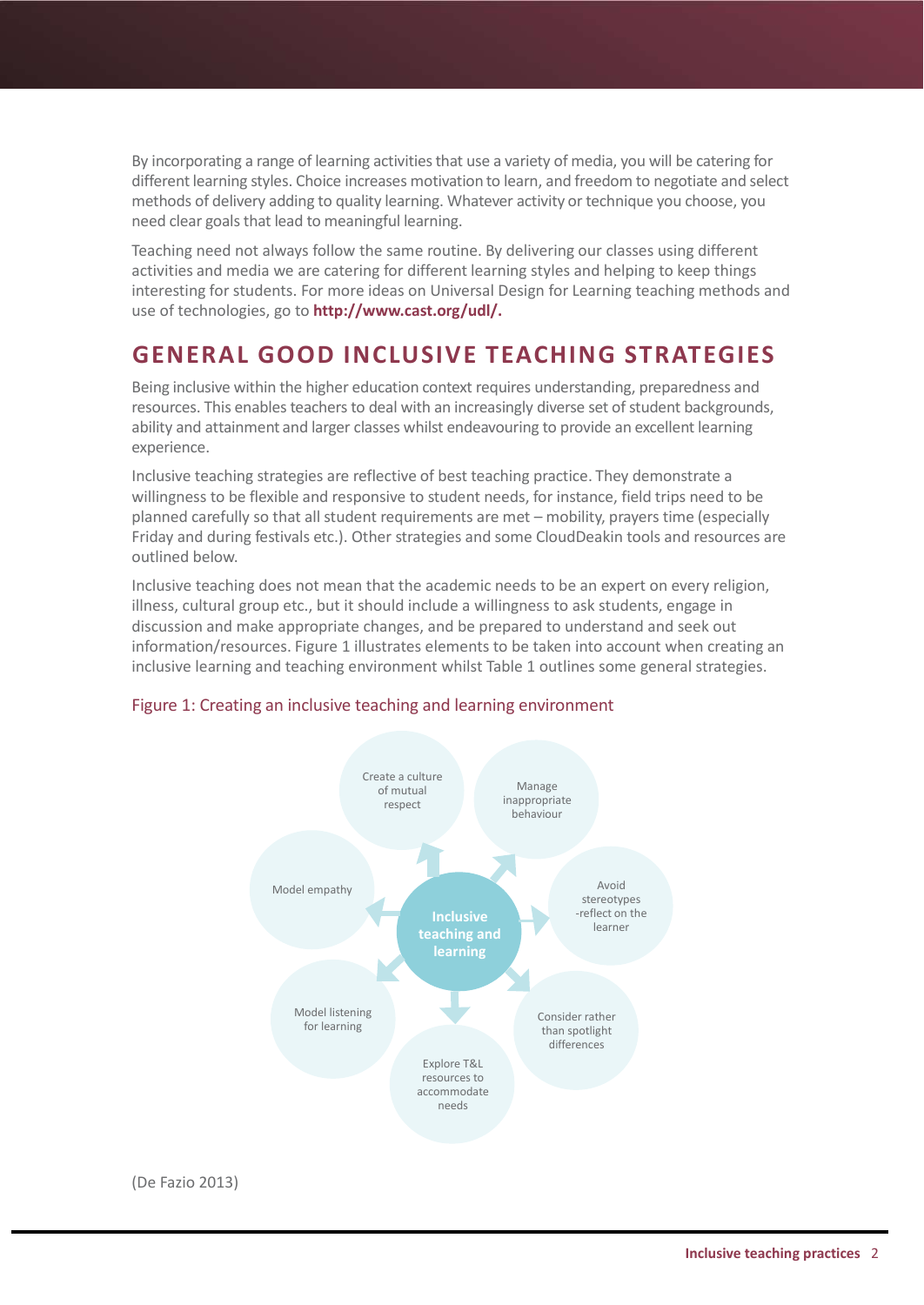### Table 1: General inclusive teaching strategies

| <b>Teaching feature</b>                       | <b>Details</b>                                                                                                                                                                                                                                                                                                      | <b>Digital technologies</b>                                                                                                                                                                                    |
|-----------------------------------------------|---------------------------------------------------------------------------------------------------------------------------------------------------------------------------------------------------------------------------------------------------------------------------------------------------------------------|----------------------------------------------------------------------------------------------------------------------------------------------------------------------------------------------------------------|
| <b>Visual presentation of</b><br>material     | Ensure students can follow<br>demonstrations of equipment.                                                                                                                                                                                                                                                          | eSims<br>Video capture<br>(Echo 360 personal capture)                                                                                                                                                          |
| <b>Terminology</b>                            | Clarify the terminology so that students<br>can follow the presentation easily.                                                                                                                                                                                                                                     | Prezi presentation on terminology<br>and how it is used appropriately                                                                                                                                          |
| <b>Clear assessment criteria</b>              | Ensure your assessment criteria are clear<br>and reasonable.                                                                                                                                                                                                                                                        | <b>Rubrics</b>                                                                                                                                                                                                 |
| <b>Assessing linguistic</b><br>elements       | Make any requirements of English<br>language skills explicit (vocabulary,<br>spelling, grammar etc.) for all students.                                                                                                                                                                                              | <b>Rubrics</b>                                                                                                                                                                                                 |
| <b>Adjusting the learning</b><br>requirements | Consider how learning requirements<br>provide a way for students to<br>demonstrate skills and understandings.                                                                                                                                                                                                       | ePortfolio<br>eLive                                                                                                                                                                                            |
| <b>Group work</b>                             | Mix groups for collaborative work<br>to develop a range of graduate<br>competencies.                                                                                                                                                                                                                                | ePortfolio<br>Moviemaker                                                                                                                                                                                       |
| <b>Flexibility</b>                            | Students need to be able to grasp key<br>concepts in their own time without the<br>pressure of understanding each and<br>every word.<br>Students might find these resources<br>helpful as they eliminate the need to<br>physically locate to campus, and tailor<br>the learning experiences to meet their<br>needs. | Cloud concepts, Podcasts of lectures,<br>i-lectures (Echo 360 personal<br>capture)                                                                                                                             |
| <b>Clarify expectations</b>                   | Clear expectations decreases anxiety.<br>Use examples/models, think about<br>delivery methods, be flexible when<br>reasonable etc.                                                                                                                                                                                  | Cloud concepts,<br>i-lectures (Echo 360 personal<br>capture)                                                                                                                                                   |
| <b>Resources</b>                              | Direct students to important resources -<br>don't assume, for example, that students<br>will just work out the referencing system.                                                                                                                                                                                  | Get to know library resources http://<br>www.deakin.edu.au/library/<br>The Deakin University Guide to<br>assignment writing and referencing<br>http://www.deakin.edu.au/student<br>s/study-support/referencing |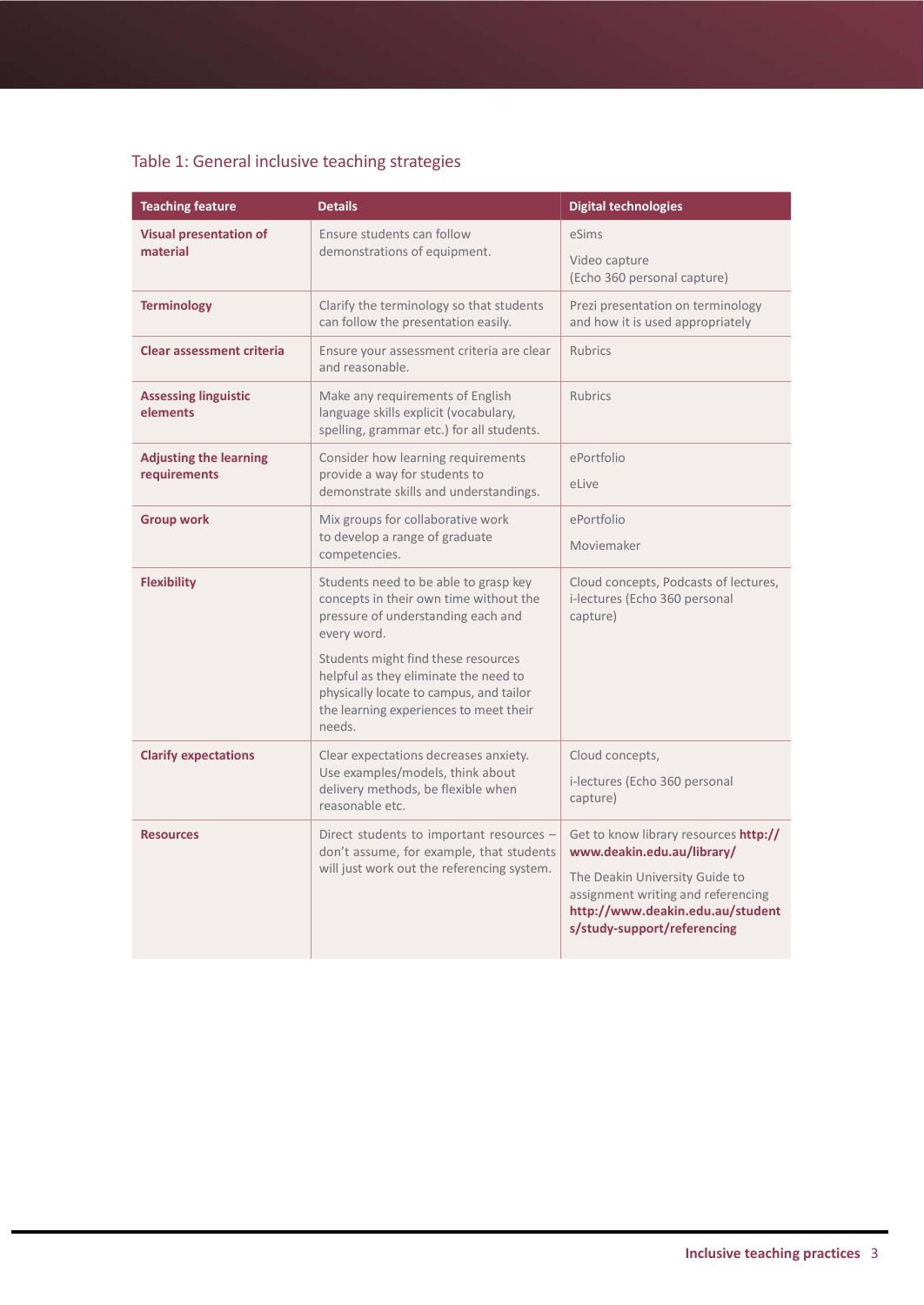| <b>Feedback</b> | Feedback that facilitates student<br>understanding and strategies to manage<br>learning would be appreciated by the<br>student.<br>Consider the format of the feedback:<br>audio? text?<br>Breaking down of messages?<br>How will the student process the<br>information and how can you best<br>facilitate this?<br>Consider types of feedback that may be<br>incorporated - self, peer feedback | eLive             |
|-----------------|---------------------------------------------------------------------------------------------------------------------------------------------------------------------------------------------------------------------------------------------------------------------------------------------------------------------------------------------------------------------------------------------------|-------------------|
| Seek assistance | Deakin has a range of support services<br>including the library, Deakin Student<br>Life, DUSA, equity and Diversity to assist<br>students in their transition to academic<br>life. Consider providing students with<br>links to these services via Cloud Deakin<br>(e.g. course sites) or invite relevant<br>staff in to speak to students directly if<br>appropriate                             | www.deakin.edu.au |

# **STUDENT DIVERSITY**

Student diversity can incorporate difference across a number of dimensions, namely previous education, personal disposition, current circumstances and cultural backgrounds.

Examples of student diversity include:

- Educational: Level/type of entry qualifications; skills; ability; knowledge; educational experience; life and work experience; learning approaches.
- Dispositional: Identity including self-esteem; confidence; motivation; aspirations; expectations; preferences; attitudes; assumptions; beliefs; emotional intelligence; maturity; learning styles; perspectives; interests; self-awareness; gender; sexuality. •
- Circumstantial: Age; disability; paid/voluntary employment; caring responsibilities; geographical location; access to IT and transport services; flexibility; time available; entitlements; financial background and means; marital status. •
- Cultural: Language; values; cultural capital; religion and belief; country of origin/residence; ethnicity/race; social background. •

Some students may find the challenge of an Australian academic culture quite daunting. Issues are summarised in Table 2.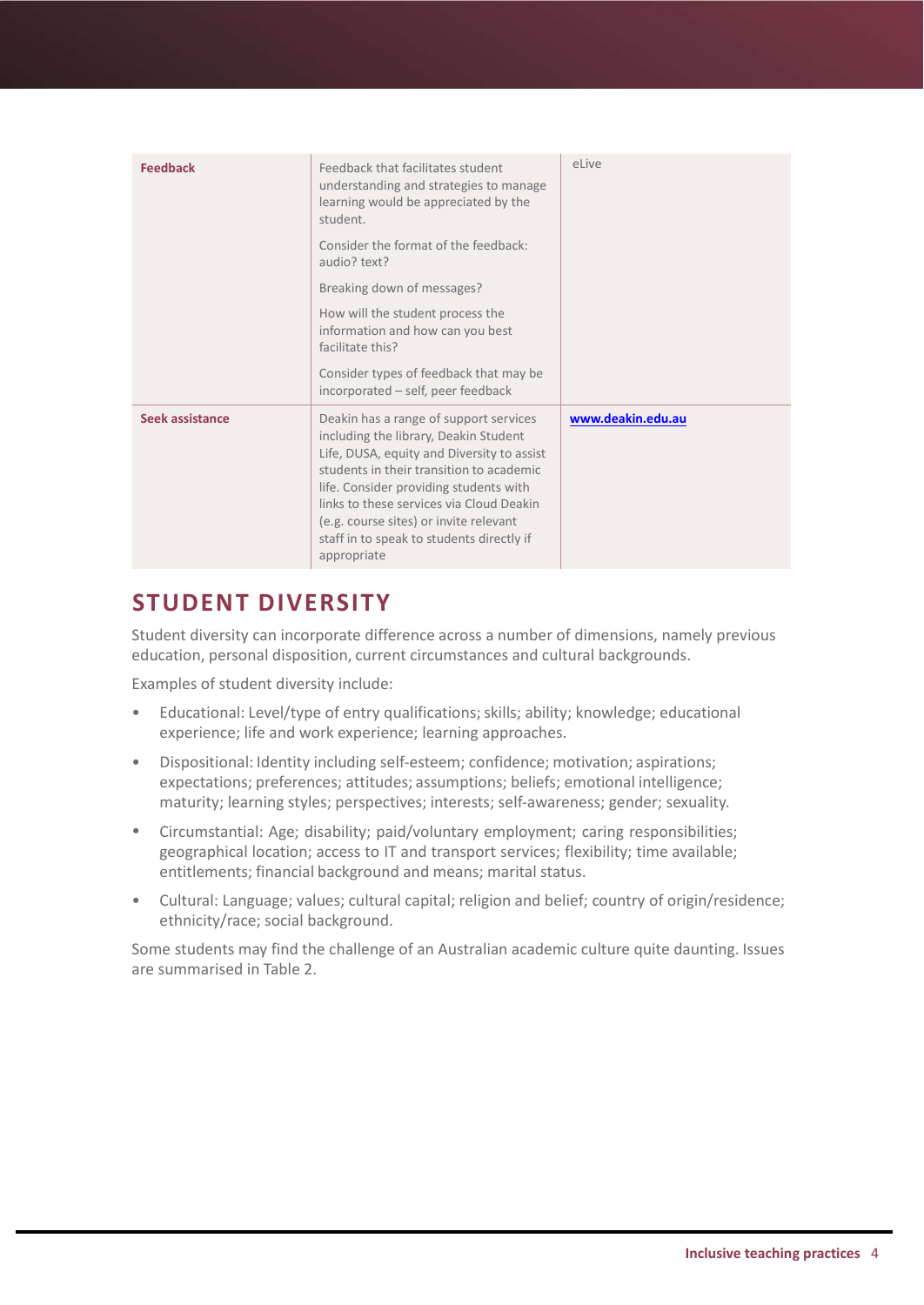### Table 2: Some challenges for students

| Some challenges for CALD students | <b>Explanation</b>                                                                                                                                                                                                                                                                                                                                                                                                                                                                                                                                                                                                                                                                                                                |
|-----------------------------------|-----------------------------------------------------------------------------------------------------------------------------------------------------------------------------------------------------------------------------------------------------------------------------------------------------------------------------------------------------------------------------------------------------------------------------------------------------------------------------------------------------------------------------------------------------------------------------------------------------------------------------------------------------------------------------------------------------------------------------------|
| Language/linguistic issues        | Being able to attain the high level of communication skills necessary<br>(that is, fluency in speaking, writing, listening and reading) required<br>for successful academic studies does not stop with an entry score (e.g.<br>IELTS 6.5). Rather it starts at this point and students are required to<br>develop increasing proficiency to deal with study requirements as they<br>progress through their studies.                                                                                                                                                                                                                                                                                                               |
| Sociocultural issues              | This relates to when students do not understand the expectations and<br>norms of interacting with those from a different culture. These might<br>include the academic culture, the professional culture as experienced<br>via practicums and generally when interacting with peers, academics,<br>or even referencing conventions etc.                                                                                                                                                                                                                                                                                                                                                                                            |
| <b>Fear of failure</b>            | Students often feel that they have many challenges and unsure about<br>their academic success. Academic anxiety can be detrimental to<br>academic success, particularly when dealing with a foreign academic<br>culture. Creating a culture of risk-taking through questioning, curiosity<br>and empathy can assist in addressing this aspect.                                                                                                                                                                                                                                                                                                                                                                                    |
| <b>Culture shock</b>              | Different environment, clothing, language, expectations, food etc. can<br>lead to culture shock. Students often try to work through this<br>themselves but culture shock can be quite debilitating and alienating.<br>Student wellbeing should be a focus. Equity and Diversity can be<br>of assistance to staff in guiding students and to students (http://<br>www.deakin.edu.au/equity-diversity/). As part of the Deakin<br>Student gateway there is also further information about living and<br>studying in Australia: http://www.deakin.edu.au/current-students/<br>international/living/index.php.<br>Student Life Services offer a range of support services for students:<br>http://www.deakin.edu.au/ike/studsupp.php. |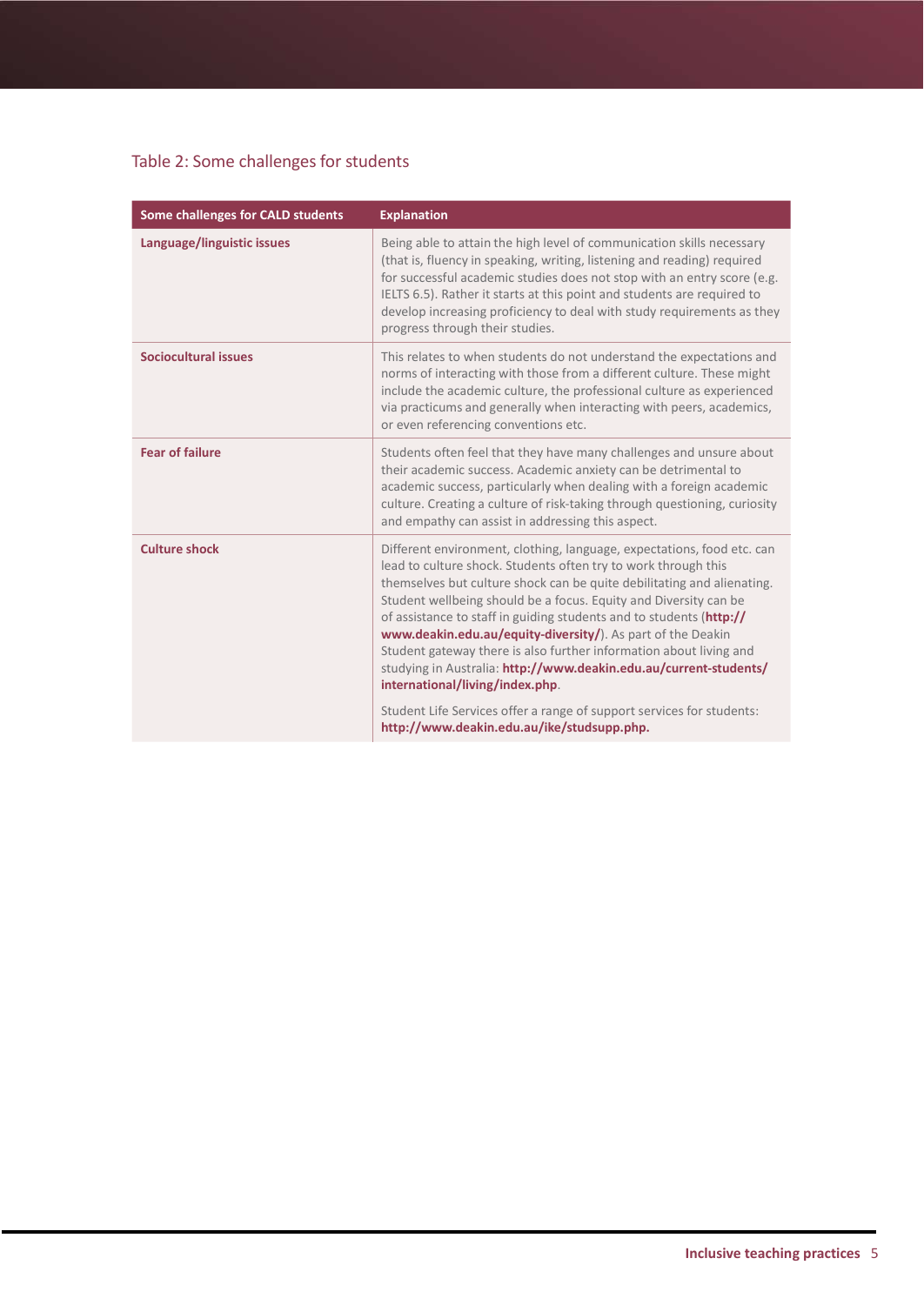# **INCLUSIVE TEACHING STRATEGIES FOR ACADEMIC PREPAREDNESS**

There are specific inclusive teaching strategies that academics can utilise to assist all students, which are summarised, in Table 3.

#### Table 3: Inclusive teaching strategies

| <b>Teaching strategy</b>                | <b>Details</b>                                                                                                                                                                                                                                                                                                                                      | <b>Resources</b>                                                           |
|-----------------------------------------|-----------------------------------------------------------------------------------------------------------------------------------------------------------------------------------------------------------------------------------------------------------------------------------------------------------------------------------------------------|----------------------------------------------------------------------------|
| <b>Avoid overloading the</b><br>student | When dealing with a dense and<br>$\bullet$<br>complex piece of writing or video<br>clip, identify key concepts which<br>they should focus on to avoid<br>overloading students (language<br>over meaning).                                                                                                                                           | <b>Cloud Concepts</b><br>Slides<br>Visuals such as mind-maps               |
| <b>Overcomplicating slides</b>          | Don't over complicate your slides<br>$\bullet$<br>with many concepts as this can be<br>difficult for a student to process,<br>especially if they are trying to<br>decipher the meaning of the<br>concepts and listen to you at the<br>same time<br>Load slides on the LMS for students<br>$\bullet$<br>to review.                                   | Cloud Concepts<br>Presentations made available on<br>CloudDeakin           |
| <b>Unpack the language</b>              | Unpack the language $-$ specific<br>$\bullet$<br>terms, jargon, slang etc.<br>Ensure that students can identify<br>$\bullet$<br>and understand terms as they are<br>being used in context<br>Use glossaries and other language<br>$\bullet$<br>tools to assist students in<br>understanding threshold concepts<br>and discipline-specific language. | Cloud Concepts<br>Annotated notes                                          |
| <b>Exemplars</b>                        | Annotated exemplars of both strong<br>$\bullet$<br>and weak assignments will assist in<br>clarifying expectations and ideas<br>Use inclusive exemplars relating to<br>$\bullet$<br>positive experiences, contributions<br>and ideas of resources that could<br>be used.                                                                             | Collaborative group work discussing<br>exemplars (CloudDeakin or located). |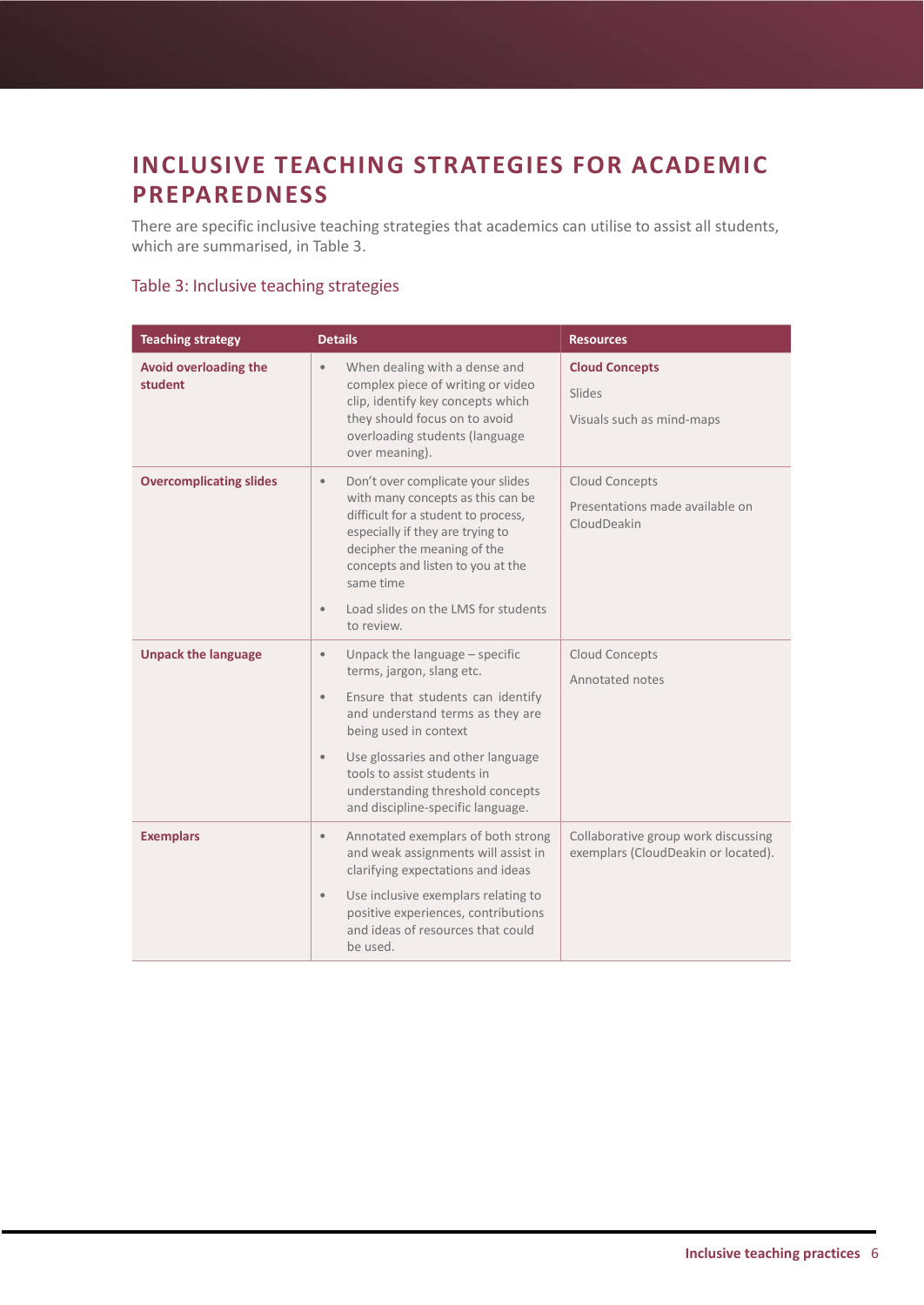| <b>Student groups</b> | Consider groups to: facilitate social-<br>$\bullet$<br>cultural and linguistic understandings<br>or to provide certain cultural<br>perspectives on a discipline topic<br>The whole group might undertake<br>$\bullet$<br>a broad task of comparing different<br>cultural perspectives<br>Consider incorporating group<br>$\bullet$<br>assessment tasks into assessment<br>Note: No one student can represent a<br>whole culture, but it does help to<br>capitalise and honour diversity $-$ and,<br>what might turn out as sameness. | Mediawiki assignments<br>Group discussion based on<br>eSimulations<br>ePortfolios that include group<br>presentations (using e.g. Prezi) |
|-----------------------|--------------------------------------------------------------------------------------------------------------------------------------------------------------------------------------------------------------------------------------------------------------------------------------------------------------------------------------------------------------------------------------------------------------------------------------------------------------------------------------------------------------------------------------|------------------------------------------------------------------------------------------------------------------------------------------|
|                       |                                                                                                                                                                                                                                                                                                                                                                                                                                                                                                                                      |                                                                                                                                          |

# **ACCESSIBLE FROM THE START – INCLUSIVE BY DESIGN**

Planning to be accessible will save you time and allow students to focus on enjoying the learning process. Positive feedback from students will reflect back to the academic, and the university as a whole.

There are some simple steps to accessible planning which have been synthesised from the University of Sheffield Manual (see: References).

### **1. Think about the learning outcomes of your course.**

- Do your course learning outcomes represent what you would like your students to gain from your course? The course learning outcomes should incorporate and contextualise the Deakin Graduate Learning Outcomes (and requirements of the Australian Qualifications Framework plus any professional accreditation requirements).
- Can students with different learning styles meet those course learning outcomes? •
- What skills will your course help students to develop? •
- Are those skills important in developing 'The Deakin Graduate'? •

### **Think about your students 2.**

- What background knowledge do you expect your students to have? •
- Think about the support services and resources you can recommend to students that don't have the specific pre-requisite knowledge you have in mind. •
- Can you make your teaching more flexible to adapt to changing student needs? •

### **Designing course content 3.**

- Do your PowerPoint slides and handouts follow basic accessibility guidelines? •
- Have you considered how to make your learning content more accessible through technology and publishing online? •
- Have you thought about how students can engage and interact with learning content? •
- Plan opportunities for students to have discussions and ask questions. •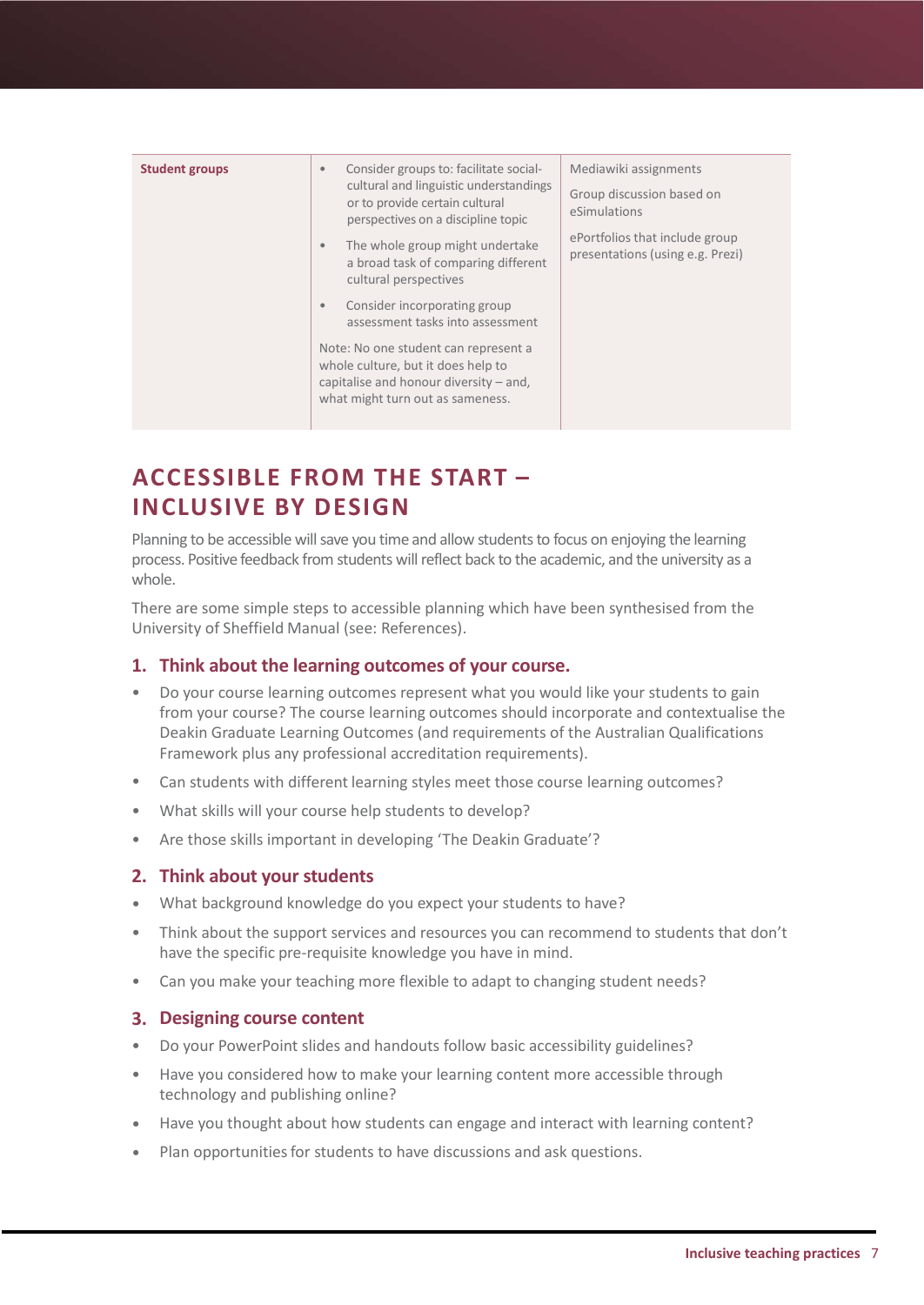### **4. Check**

- Communicate with colleagues, especially those who will be teaching on the course.
- Work together to ensure that your course is accessible.
- Think about how to make assessments accessible. What reasonable adjustments can be made to assist students?

Student Services will be more than happy to assist.

#### **Example:**

A student with a hearing impairment may have certain requirements depending on the nature of their hearing loss. Some students will lip-read, some will require specialist equipment, others will require a note-taker or an Auslan interpreter. Some students will use a variety of strategies to deal with different situations e.g. classes (lip-read), exams, online (subtitles) etc. Table 4 provides some teaching strategies to assist in catering for diverse needs.

#### Table 4: Teaching hints and tips

| <b>Strategy</b>                             | <b>Explanation</b>                                                                                                                                                                                                                                                                         |
|---------------------------------------------|--------------------------------------------------------------------------------------------------------------------------------------------------------------------------------------------------------------------------------------------------------------------------------------------|
| Speaking clearly and at a moderate<br>speed | Ensure that students are able to decipher what you are saying.<br>Speaking without covering the mouth or looking down at notes<br>is preferable. Don't over-exaggerate either, this can distort the<br>communication.                                                                      |
| <b>Communicating with the student</b>       | Ensure that any conversation is directed to the student who is the<br>instigator of the conversation, not to the learning assistant.                                                                                                                                                       |
| <b>Facilitating note-taking</b>             | Some students write down everything that is said so keep a normal<br>pace when speaking.                                                                                                                                                                                                   |
|                                             | Providing students with a handout of key points will assist in providing<br>the student with an appropriate record of the class. Developing<br>Cloud Concepts available through CloudDeakin assists students to<br>understand the key points you are trying to get across about the topic. |
| Allowing time to process information        | Be aware there may be a time lag between a question being asked and<br>the student's ability to respond.                                                                                                                                                                                   |
| <b>Access to class notes</b>                | Provide notes and handouts to all students early (prior to class). Allow<br>early access to online class notes when appropriate.                                                                                                                                                           |
| <b>Physical aspects</b>                     | All students should be accommodated comfortably in classrooms e.g.<br>do not marginalise students (for example, requiring a student in a<br>wheelchair to sit near the door).                                                                                                              |
| <b>Script functions on video material</b>   | Videos may have a script function that can be turned on via a caption<br>reader. Librarians can assist with ascertaining if this function exists<br>with the film you wish to use as a resource, and how it should be used.                                                                |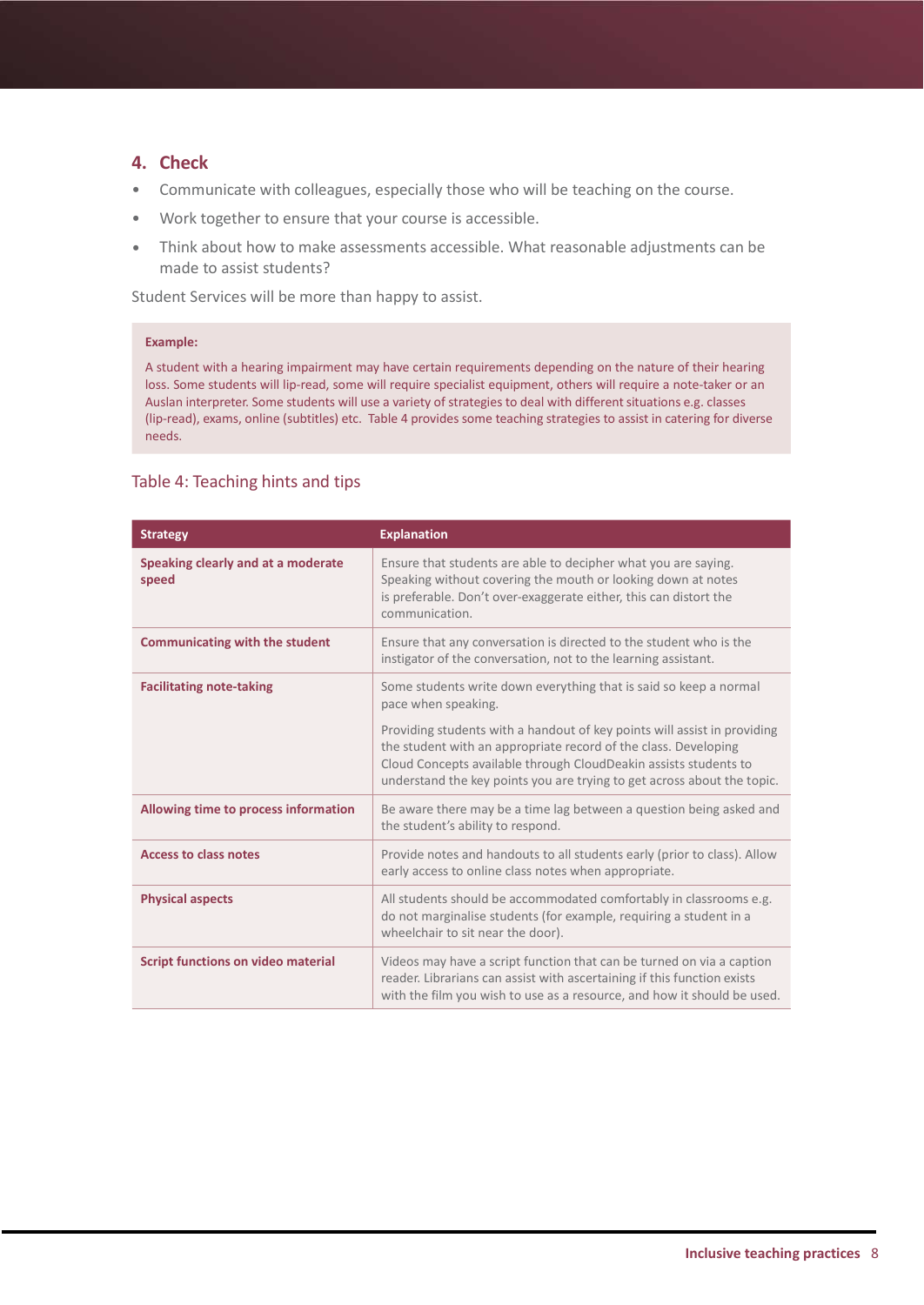| <b>Using voice boards</b>                                         | A voice board is like a discussion board but also has audio so that all<br>students can enter into discussion verbally, such as Blackboard.                                                                                                                                                                                                                                                                             |
|-------------------------------------------------------------------|-------------------------------------------------------------------------------------------------------------------------------------------------------------------------------------------------------------------------------------------------------------------------------------------------------------------------------------------------------------------------------------------------------------------------|
| <b>Avoid background noise</b>                                     | Limiting background noise assists in focusing on communication<br>without distractions for students.                                                                                                                                                                                                                                                                                                                    |
| <b>Clarify expectations of the student</b><br>with mental illness | Some students may find it difficult to make decisions. It is important<br>that they be given all necessary information as well as time and<br>opportunities to make important decisions.                                                                                                                                                                                                                                |
| Do not make assumptions about<br>students' skills and abilities   | Many students will have a number of issues that may affect their<br>study. Assumptions should not be made about what students deem as<br>important or see as issues. Students welcome being consulted about<br>their education and being actively involved in shaping their learning<br>experiences. Therefore a consultative, inclusive approach is best to get<br>the student's opinion if they are happy to discuss. |
| Promote a positive view of diversity<br>and difference            | Through lecture notes, language and attitudes to students to promote<br>a positive view of diversity, that is disability without deficit.                                                                                                                                                                                                                                                                               |

# **RELIGIOUS AND SPIRITUAL CONSIDERATIONS**

Multi-ethnic and multi-faith groups make up our Deakin University student cohort. Where reasonable, taking into account a number of factors may contribute to providing a comfortable and inclusive learning and teaching environment. Most aspects outlined in this guide on inclusive teaching practices are also relevant when considering other cultural factors. However, some specific aspects have been outlined in Table 5.

### Table 5: Inclusive teaching strategies that take into account cultural considerations

| <b>Aspect</b>                                                                            | <b>Teaching strategy</b>                                                                                |
|------------------------------------------------------------------------------------------|---------------------------------------------------------------------------------------------------------|
| Religious observance times, e.g.<br>Friday Prayer time for Muslim or<br>Jewish students. | Allow a class break to coincide with prayer times or be tolerant of<br>students needing to leave class. |
|                                                                                          | Cloud Concepts on key points can assist catching up on any missed key<br>information.                   |
| Faith related festivities, e.g. Ramadan,<br><b>Yom Kippur</b>                            | Noting festivities respectfully to provide an inclusive culture.                                        |
|                                                                                          | Provision of extensions on assignments if appropriate.                                                  |
|                                                                                          | Cloud Concepts or Echo 360 Personal Capture to assist recapping on<br>any missed information.           |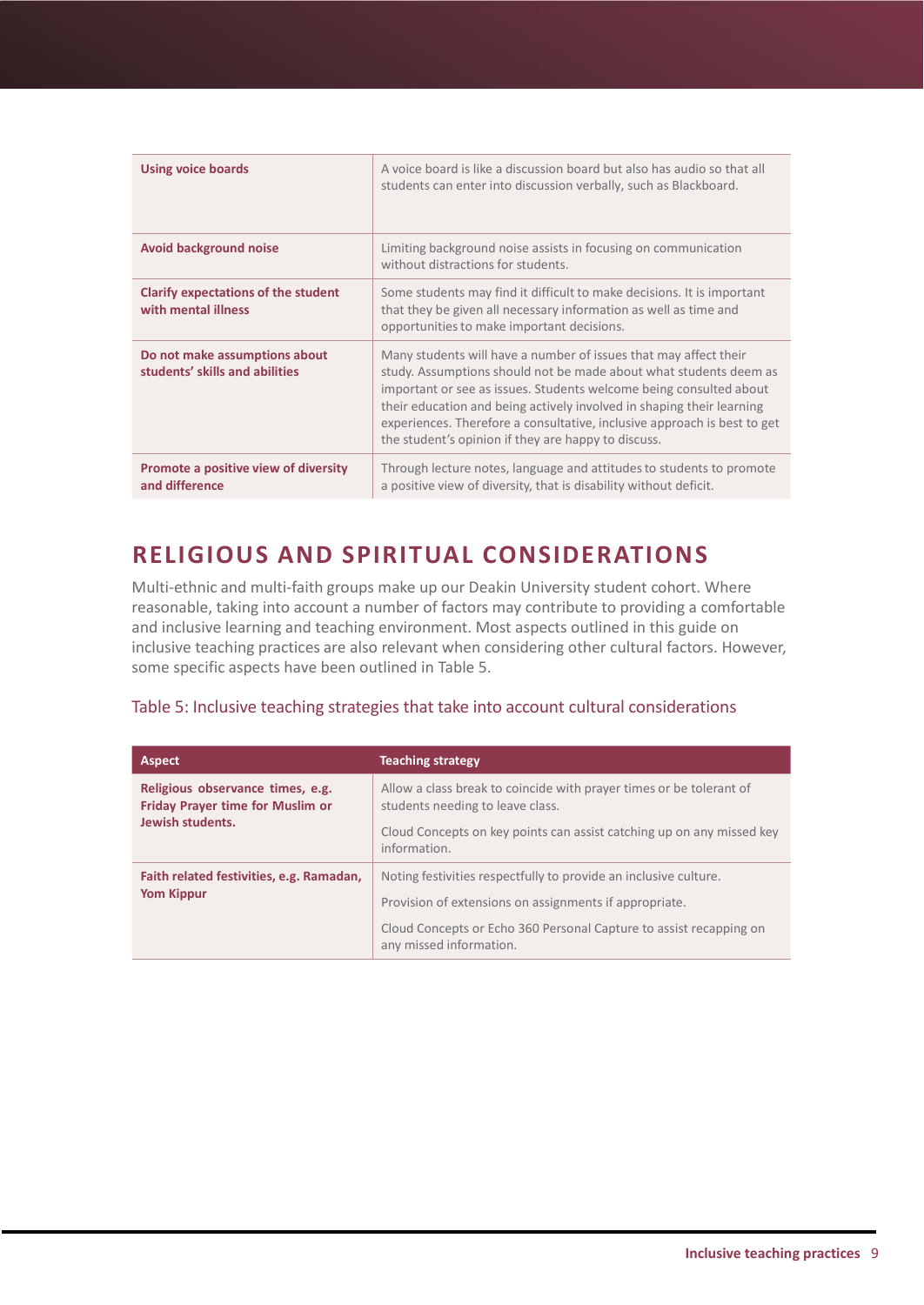| Specific foods and food preparation<br>(etc. Halal, kosher, vegan)                     | Cater appropriately                                                                                                                                                                                                                                                                                                                                                                                       |
|----------------------------------------------------------------------------------------|-----------------------------------------------------------------------------------------------------------------------------------------------------------------------------------------------------------------------------------------------------------------------------------------------------------------------------------------------------------------------------------------------------------|
| Interactions based on gender<br>(implications for group work)                          | Where appropriate, consider if gender specific groups might be<br>formed. This is particularly important when the work will include close<br>contact, e.g. some health practicals<br>Web-based group work                                                                                                                                                                                                 |
| Content of the unit which may<br>be considered topical/counter to<br>religious beliefs | Provide respectful consideration of topics, how these are presented,<br>model questioning and listening with empathy<br>Cloud concepts on aspects that might require unpacking of cultural<br>understandings/interpretations/explanations<br>eSims that demonstrate cultural expectations, for instance, the sort<br>of 'small talk' a financial planner might make to make a client feel<br>comfortable. |

# **CONCLUSION**

Inclusive teaching practices create a positive learning and working environment for all. The best way to teach it is to model it: through language, openness and a personal commitment to this aspect of teaching.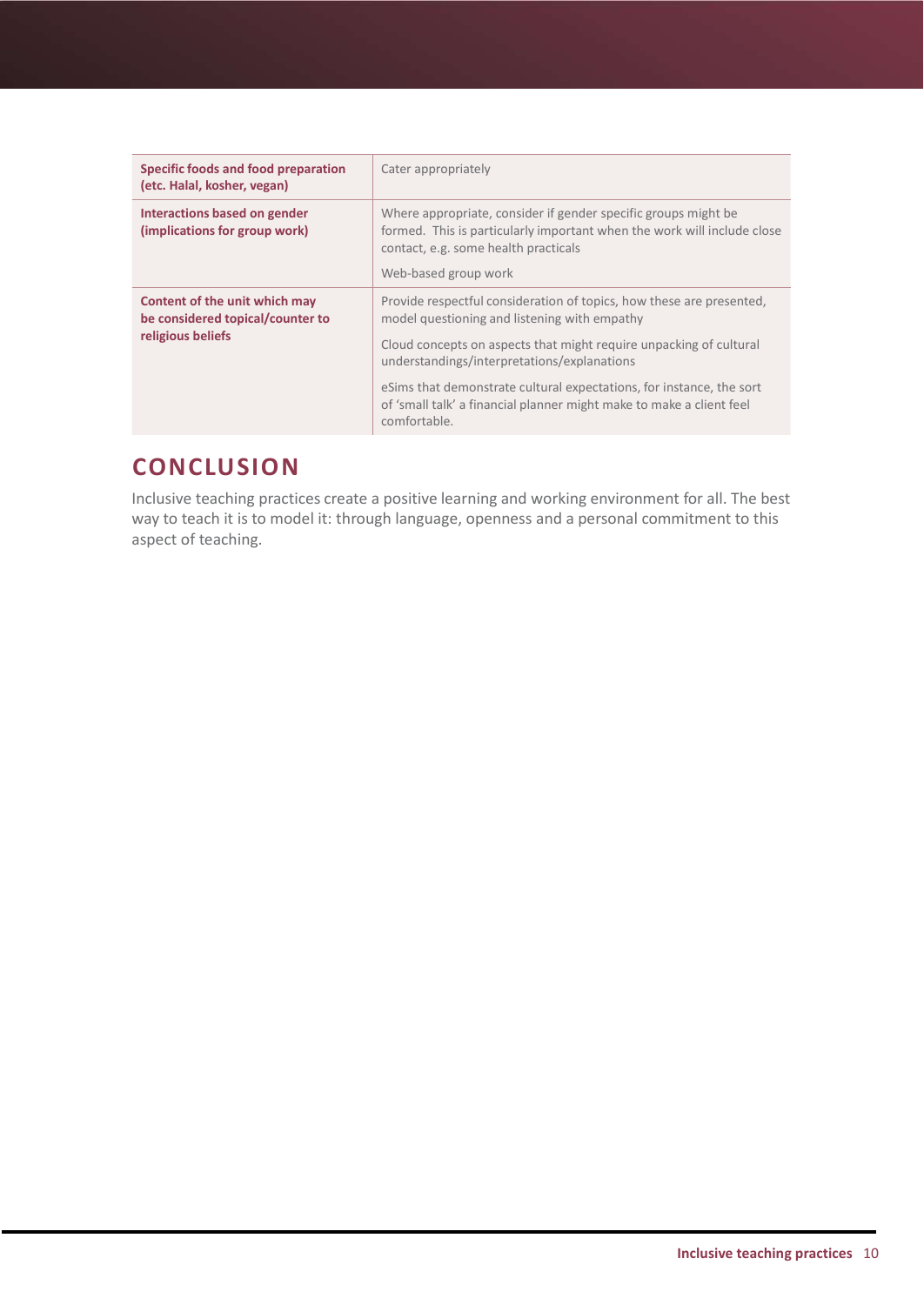# **RESOURCES AND READINGS**

### **Readings on International students**

Hellstén, M & Prescott, A 2004, 'Learning at University: the international student experience', *International Education Journal*, vol. 5, no. 3, pp. 344–51.

Smailes, J & Gannon-Leary, P 2008, 'Have we got it right? A case study on international student views of inclusive teaching and learning at Northumbria', *International Journal of Management Education*, vol. 7, no. 1, pp. 51–60.

**[http://www.researchgate.net/publication/242577396\\_Have\\_we\\_got\\_it\\_right\\_A\\_case\\_study\\_o](http://www.researchgate.net/publication/242577396_Have_we_got_it_right_A_case_study_on_international_student_views_of_inclusive_teaching_and_learning_at_Northumbria) [n\\_international\\_student\\_views\\_of\\_inclusive\\_teaching\\_and\\_learning\\_at\\_Northumbria](http://www.researchgate.net/publication/242577396_Have_we_got_it_right_A_case_study_on_international_student_views_of_inclusive_teaching_and_learning_at_Northumbria) Inclusive teaching**

Arizona State University 2010, Arizona State University, Phoenix, Arizona. **<http://www.asu.edu/provost/intergroup/resources/dialogue-guidelines.pdf>** (Discussion from Arizona State University offering guidelines for creating an inclusive and positive climate in the classroom).

CATS, *Teaching & assessment – CATS*, Creating Accessible Teaching & Support (CATS), retrieved 17 June 2013. **[http://www.adcet.edu.au/Cats/Teaching\\_and\\_Assessment.chpx](http://www.adcet.edu.au/Cats/Teaching_and_Assessment.chpx)**

Center for Teaching & Learning, University of Washington 2013. **<http://www.washington.edu/teaching>**

Gale, T 2010, 'Putting social inclusion in its place: three principles for pedagogic work', *Pathways 10 Conference: 'Creating Space for People with Disabilitiesin Tertiary Education*', Southbank Institute of Technology, Brisbane, 2 December, pp. 1–15. **<http://dro.deakin.edu.au/eserv/DU:30040886/gale-puttingsocial-2010.pdf>**

Gale, T 2010, 'Towards socially inclusive teaching and learning in higher education', *Occasional Papers on Learning and Teaching at UniSA*, Paper 2, National Centre for Student Equity in Higher Education, University of South Australia, pp. 1–7. **http:// w3.unisa.edu.au/academicdevelopment/what/documents/2010/Gale.pdf**

Griffiths, S 2010, *Teaching for inclusion in higher education: a guide to practice*, Higher Education Academy, August, pp. 1–69. **http://www.aishe.org/resources/griffiths-2010**

Hockings, C (n.d.), *Learning to teach inclusively*, JISC and The Higher Education Academy. **<http://www.wlv.ac.uk/Default.aspx?page=24685>**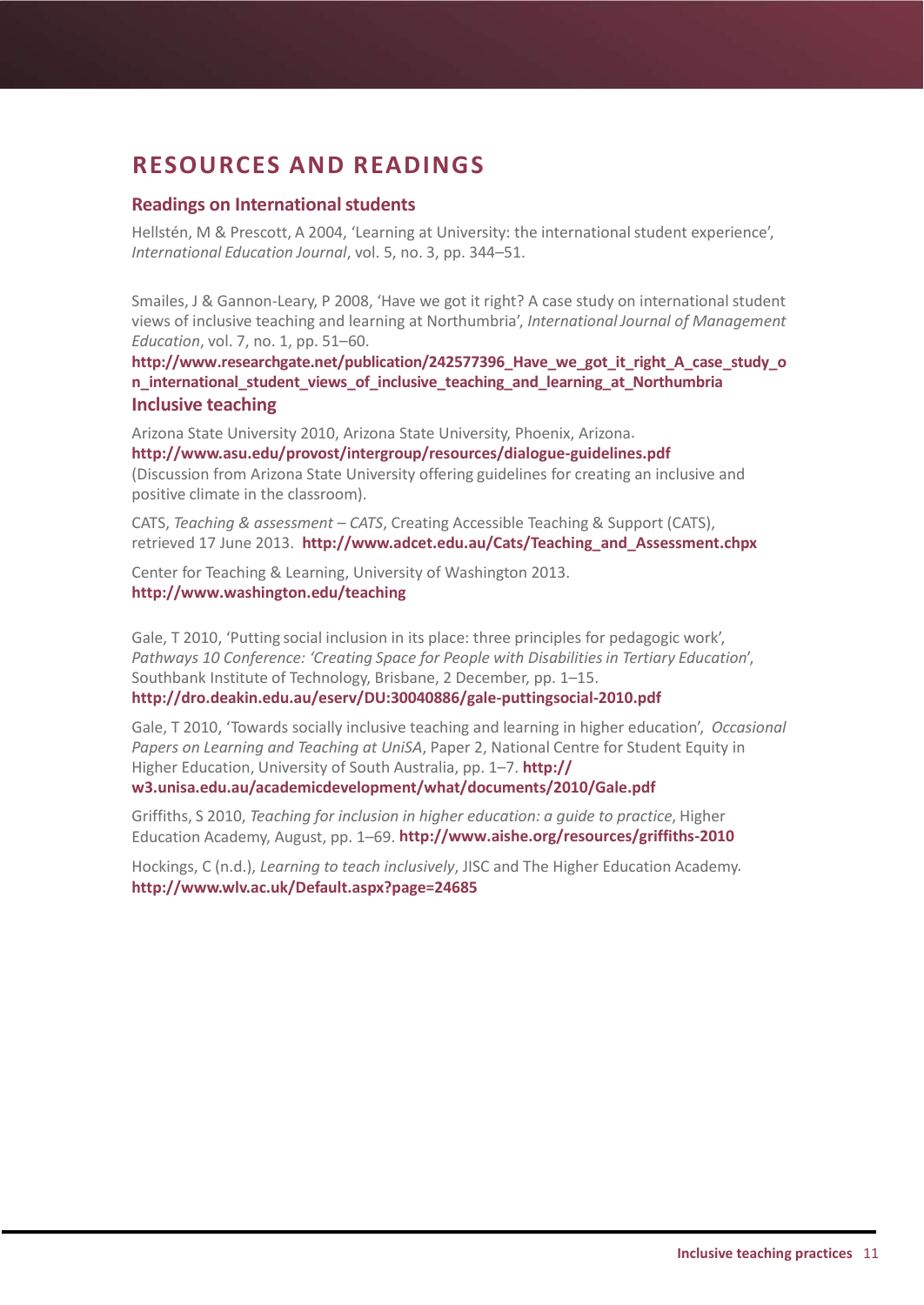La Trobe University, *Teaching into practice strategies*.

#### **http://www.latrobe.edu.au/students/equity/cdip/tips**

(A brief discussion of theory of inclusivity and some practical suggestions for the classroom).

Rodriguez-Falcon, E, Evans, M, Allam, C, Barrett, J & Forrest, D 2010, *The inclusive learning and teaching handbook*, Inclusive Learning and Teaching Project, University of Sheffield, pp. 1–69. **[https://www.sheffield.ac.uk/polopoly\\_fs/1.18989!/file/The-inclusive-learning](https://www.sheffield.ac.uk/polopoly_fs/1.18989%21/file/The-inclusive-learning-and-teaching-handbook.pdf)[and-teaching-handbook.pdf](https://www.sheffield.ac.uk/polopoly_fs/1.18989%21/file/The-inclusive-learning-and-teaching-handbook.pdf)**

University of California, Berkeley, Centre for Teaching and Learning, Office of the Vice Provost for Teaching, Learning, Academic Planning and Facilities.

#### **<http://teaching.berkeley.edu/bgd/diversity.html>**

(Many practical ideas from Barbara Gross Davis on how to base your teaching on consideration of race, ethnicity and gender).

University of Wolverhampton, *Learning to teach Inclusively*, Jointly supported by JISC and The Higher Education Academy (HEA), University of Wolverhampton, UK. **<http://www.wlv.ac.uk/Default.aspx?page=24685>**

**<http://www.yorku.ca/srowley/tahomepage/incldiv.htm> - contains many useful strategies to use such as assisting painfully shy students, using small group work, involving students in identifying the reasons for some students feeling marginalised.** *TERESA: This url no longer works and I can't find it anywhere.*

### **Multi-faith resources**

Victorian Multicultural Commission's Interfaith Calendar. **http://www.multicultural.vic.gov.au/resources/interfaith-calendar**

#### **Chaplaincy**

Deakin University, *Multifaith Chaplains*. **<http://www.deakin.edu.au/studentlife/chaplains/index.php>**

Deakin University, *Religions – definition and resources*. **http://www.deakin.edu.au/life-at-deakin/health-wellbeingsafety/chaplains/religions-definition-and-resources** (Overview of different faiths)

#### **Examples of Cloud Concepts at Deakin University**

Deakin University, *From lectures to cloud concepts*, Deakin Learning Futures. **[http://www.deakin.edu.au/\\_\\_data/assets/pdf\\_file/0010/68158/Intro-to-cloud](http://www.deakin.edu.au/__data/assets/pdf_file/0010/68158/Intro-to-cloud-concepts.pdf)[concepts.pdf](http://www.deakin.edu.au/__data/assets/pdf_file/0010/68158/Intro-to-cloud-concepts.pdf)**

#### **Using eLive**

Deakin University, *eLive*, Deakin Learning Futures. **[http://www.deakin.edu.au/\\_\\_data/assets/pdf\\_file/0004/223762/Blackboard-](http://www.deakin.edu.au/__data/assets/pdf_file/0004/223762/Blackboard-Collaborate-Factsheet.pdf)[Collaborate-Factsheet.pdf](http://www.deakin.edu.au/__data/assets/pdf_file/0004/223762/Blackboard-Collaborate-Factsheet.pdf)**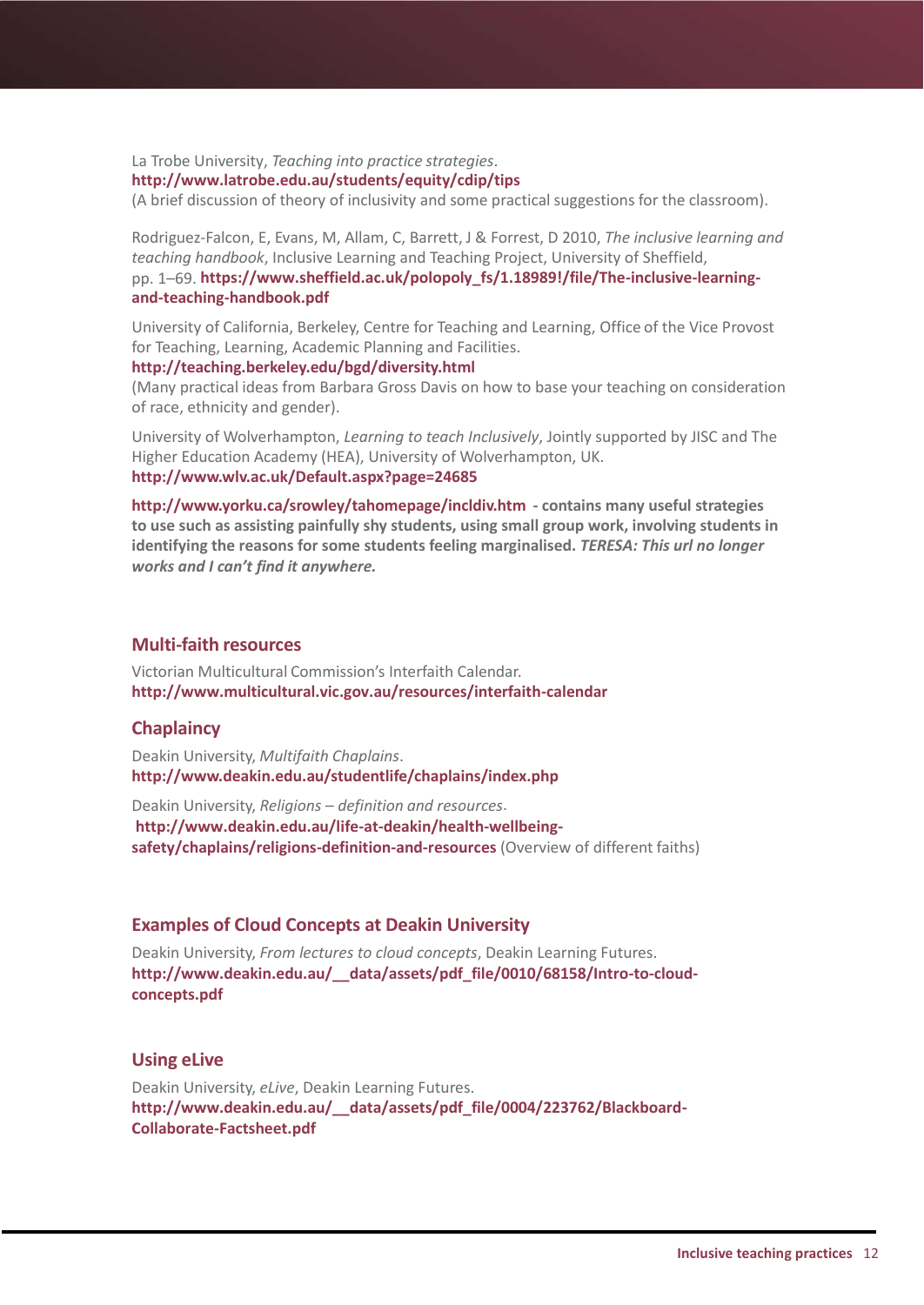#### **ePortfolio**

Deakin University, *ePortfolio overview*, Deakin Learning Futures, Deakin University. **http://www.deakin.edu.au/learning/cloudlearning/clouddeakin/guides/eportfolio/eportfolio-overview**

#### **Rubrics**

#### Creating a rubric

Deakin University, *Rubrics*, Learning@Deakin, Deakin University. **http://www.deakin.edu.au/learning/cloud-learning/clouddeakin/guides/assessment/rubrics** 

#### **eSims**

Deakin University, *Simulation assessment*, Deakin Learning Futures, Deakin University. **http://www.deakin.edu.au/learning/designing-assessing-and-evaluating-learning/assessing-forlearning/simulated-assessment** (Examples of eSimulations at Deakin University)

#### **Echo360 Personal Capture**

How to use this tool Deakin University, *Echo recordings*, Learning@Deakin, Deakin University. **http://www.deakin.edu.au/learning/cloud-learning/clouddeakin/guides/video-and-audio/echo**

### **OTHER REFERENCES**

CAST, *About UDL*, National Center on Accessible Instructional Materials and National Center on Universal Design for Learning, Massachusetts. **[http://www.cast.org/](http://www.cast.org/udl)udl/**

Deakin University, *Deakin University Library*. **<http://www.deakin.edu.au/library>/**

Deakin University, *Equity and diversity*. **[http://www.deakin.edu.au/equity-](http://www.deakin.edu.au/equity)diversity/**

Deakin University, *Guide to assignment writing and referencing*. **http://www.deakin.edu.au/students/study-support/referencing**